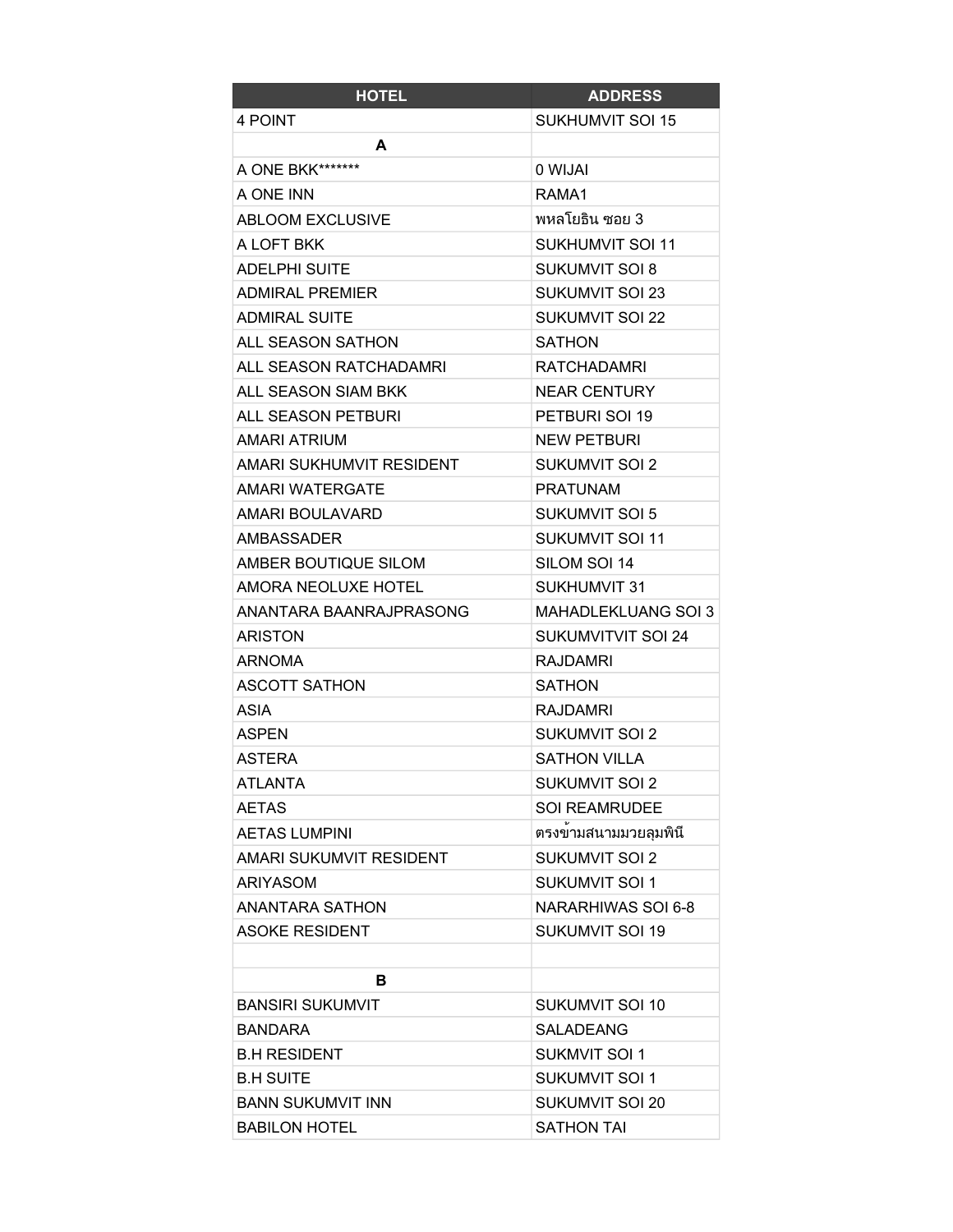| <b>BAIYOKE BOUTIQE</b>                       | <b>PRATUNAM</b>          |
|----------------------------------------------|--------------------------|
| <b>BAIYOKE SKY</b>                           | <b>PRATUNAM</b>          |
| <b>BAIYOKE SUITE</b>                         | <b>PRATUNAM</b>          |
| <b>BALI STUDIO</b>                           | <b>SUKUMVIT 20</b>       |
| <b>BKK BOUTIQUE</b>                          | <b>SUKUMVIT SOI 21</b>   |
| <b>BKK CENTER</b>                            | <b>HUALAMPONG</b>        |
| <b>BKK CRISTIAN</b>                          | <b>SALADEANG</b>         |
| <b>BKK CITY INN</b>                          | <b>RAJDAMRI</b>          |
| <b>BKK CITY SUITE</b>                        | <b>U-RUPONG</b>          |
| BKK GARDEN*******                            | <b>NARATHIWAS SOI 24</b> |
| <b>BKK PALACE</b>                            | <b>NEW PETBURI</b>       |
| <b>BKK SAHARA</b>                            | <b>SUKUMVIT SOI5</b>     |
| <b>BANYAN TREE</b>                           | <b>SATHON TAI</b>        |
| <b>BEL AIRE</b>                              | SUKUMVIT SOI 5           |
| <b>BLISTON SOMERSET SUWAN</b>                | <b>SOI TONSON</b>        |
| <b>BOSSOTEL INN</b>                          | <b>CHAREANKUNG</b>       |
| <b>BOUTIQUE SATHON (FORRUM)</b>              | ็ตรอกจันทร์ ซอย 2        |
| <b>BUSINESS INN</b>                          | <b>SUKUMVIT SOI 11</b>   |
| <b>BANN-K</b>                                | <b>SAI ADEANG</b>        |
|                                              |                          |
| C                                            |                          |
| <b>CAPE HOUSE</b>                            | LANGSUAN                 |
| CENTARA GRAND AT CENTARA WORLD CENTRAL WORLD |                          |
| <b>CENTER POIN BANGRAK</b>                   | <b>BANGRAK</b>           |
| <b>CENTER POIN WIRELESS</b>                  | WIRELESS, RD             |
| <b>CENTER POIN PETBURI</b>                   | <b>PHEBURI</b>           |
| <b>CENTER POIN SALADEANG</b>                 | <b>SALADEANG</b>         |
| CENTERPOIN SOKUMVIT SOI 10                   | <b>SUKUMVIT 10</b>       |
| <b>CENTER POIN LANGSUAN</b>                  | LANGSUAN                 |
| <b>CENTURY PARK</b>                          | <b>RATCHAPRAROB</b>      |
| <b>CHATEAUX DE BKK</b>                       | <b>RATCHAPRAROB</b>      |
| <b>CHATRA COURT</b>                          | <b>SUKUMVIT SOI 19</b>   |
| <b>CHARTIUM RIVERSIDE</b>                    | แยก ถ.จันทร์             |
| CITADINE 8                                   | SUKUMVIT8                |
| <b>CITADINE 11</b>                           | SUKUMVIT11               |
| <b>CITADINE 16</b>                           | <b>SUKUMVIT 16</b>       |
| <b>CITADINE 23</b>                           | SUKUMVIT23               |
| <b>CITIN HOTEL</b>                           | <b>PRATUNAM</b>          |
| <b>CITY CHIC</b>                             | <b>SUKUMVIT 9</b>        |
| <b>CITY LODGE9</b>                           | <b>SUKUMVIT 9</b>        |
| <b>CITY LODGE 19</b>                         | <b>SUKUMVIT 19</b>       |
| <b>CITY MANSION</b>                          | <b>SUKUMVIT 3</b>        |
|                                              |                          |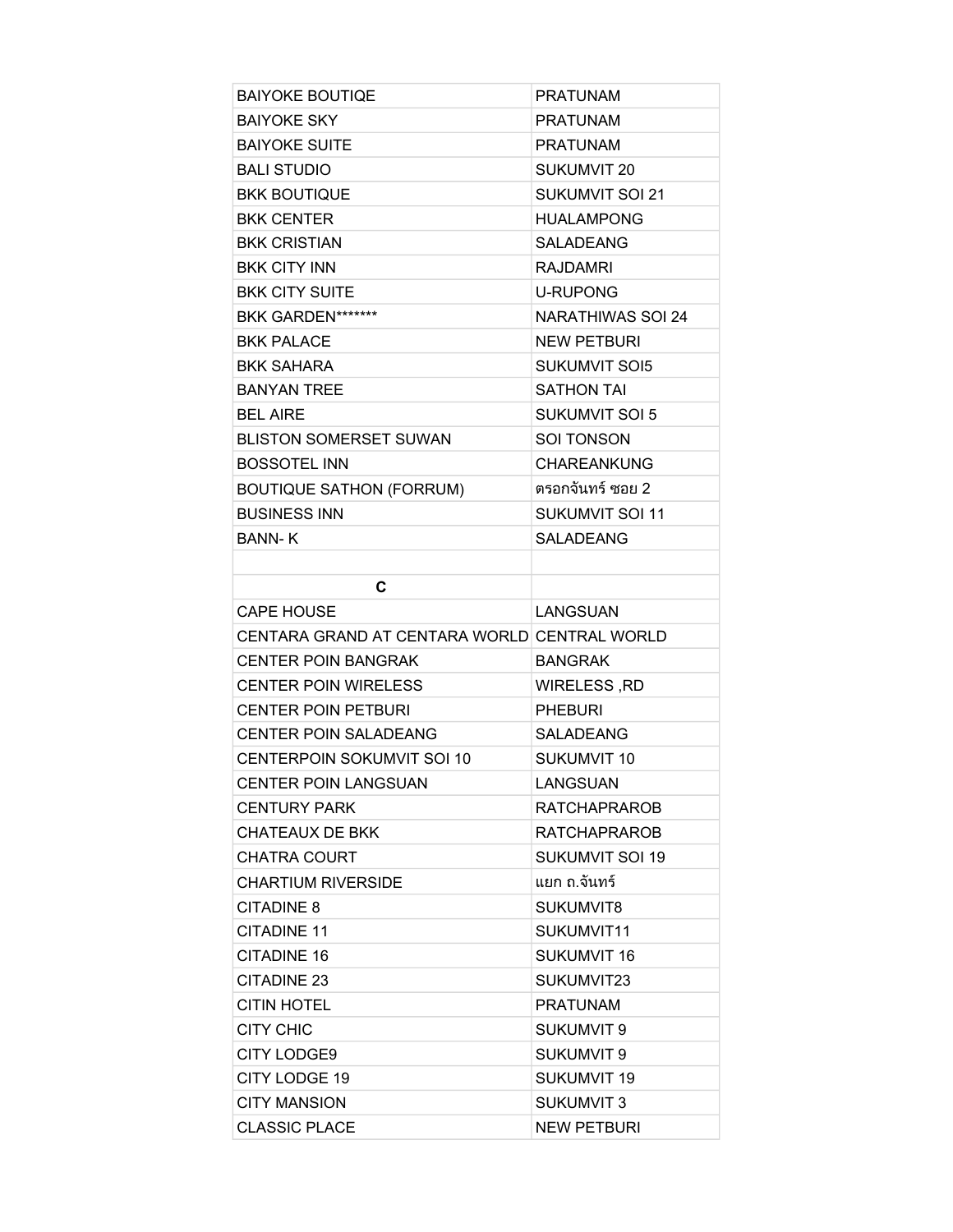| <b>COLUM RESIDENT</b>             | SUKUMVIT16             |
|-----------------------------------|------------------------|
| <b>CONRAD</b>                     | WIRELESS, RD           |
| <b>COURTYARD MARRIOT</b>          | มหาดเล็กหลวง           |
| <b>CROWN PLAZA</b>                | RAMA 4                 |
|                                   |                        |
| D                                 |                        |
| D'MA                              | <b>NEW PETBURI</b>     |
| <b>DUSIT THANI</b>                | <b>SILOM</b>           |
| <b>DYNESTY INN</b>                | <b>SUKUMVIT SOI 4</b>  |
| <b>DIAMOND CITY</b>               | หลัง ASIA              |
| <b>DYNESTY GRAND</b>              | <b>SUKUMVIT SOI 6</b>  |
| DE' ARNI                          | <b>SURAWONG</b>        |
|                                   |                        |
| Е                                 |                        |
| <b>ECOTEL</b>                     | <b>PETBURI</b>         |
| <b>EASTIN</b>                     | <b>NEW PETBURI</b>     |
| <b>EMBASSY SUITE</b>              | SUKUMVIT 20            |
| <b>EMPRESS</b>                    | <b>NEW PETBURI</b>     |
| <b>EURO INN</b>                   | <b>SUKUMVIT SOI 31</b> |
| <b>EUROPA INN</b>                 | <b>SRIAYUTHAYA</b>     |
| <b>EUROPARK</b>                   | <b>SUKUMVIT SOI 1</b>  |
| <b>EMPORIUM SWEET</b>             | <b>SUKUMVIT 24</b>     |
| <b>ELEGANCE</b>                   | <b>CHAREANKUNG</b>     |
| <b>EVERGREEN</b>                  | <b>SATHON 6</b>        |
| EVERGREEN PLACE(สะพานหัวช้าง)     | <b>NEAR ASIA</b>       |
| <b>EROS RESIDENT</b>              | <b>SILOM</b>           |
|                                   |                        |
| F                                 |                        |
| <b>FEDERAL</b>                    | <b>SUKUMVIT 11</b>     |
| <b>FIRST HOTEL</b>                | <b>NEW PETBURI</b>     |
| <b>FIRST HOUSE</b>                | <b>NEW PETBURI</b>     |
| <b>FLORIDA</b>                    | <b>SRI AYUTHAYA</b>    |
| FOR YOU RESDENCE                  | SILOM SOI 7            |
| <b>FORTUNA</b>                    | SUKUMVIT SOI 5         |
| <b>FOUR SEASONS</b>               | <b>RAJDAMRI</b>        |
| <b>FOUR SEASON PETBURI SOL19</b>  | <b>NEW PETBURI</b>     |
| <b>FOUR WING</b>                  | <b>SUKUMVIT SOI 26</b> |
| <b>FOUR WING MENSION</b>          | <b>SUKUMVIT SOI 3</b>  |
| FRASER PLACE URBANA LANGSUAN      | LANGSUAN               |
| <b>FRASER PLACE URBANA SATHON</b> | SATHON                 |
| <b>FRASER SOL11</b>               | <b>SUKUMVIT SOI 11</b> |
| <b>FURAMA ASOKE</b>               | SUHUMVIT SOI 21        |
| <b>FURAMA SATHON</b>              | <b>SATHON</b>          |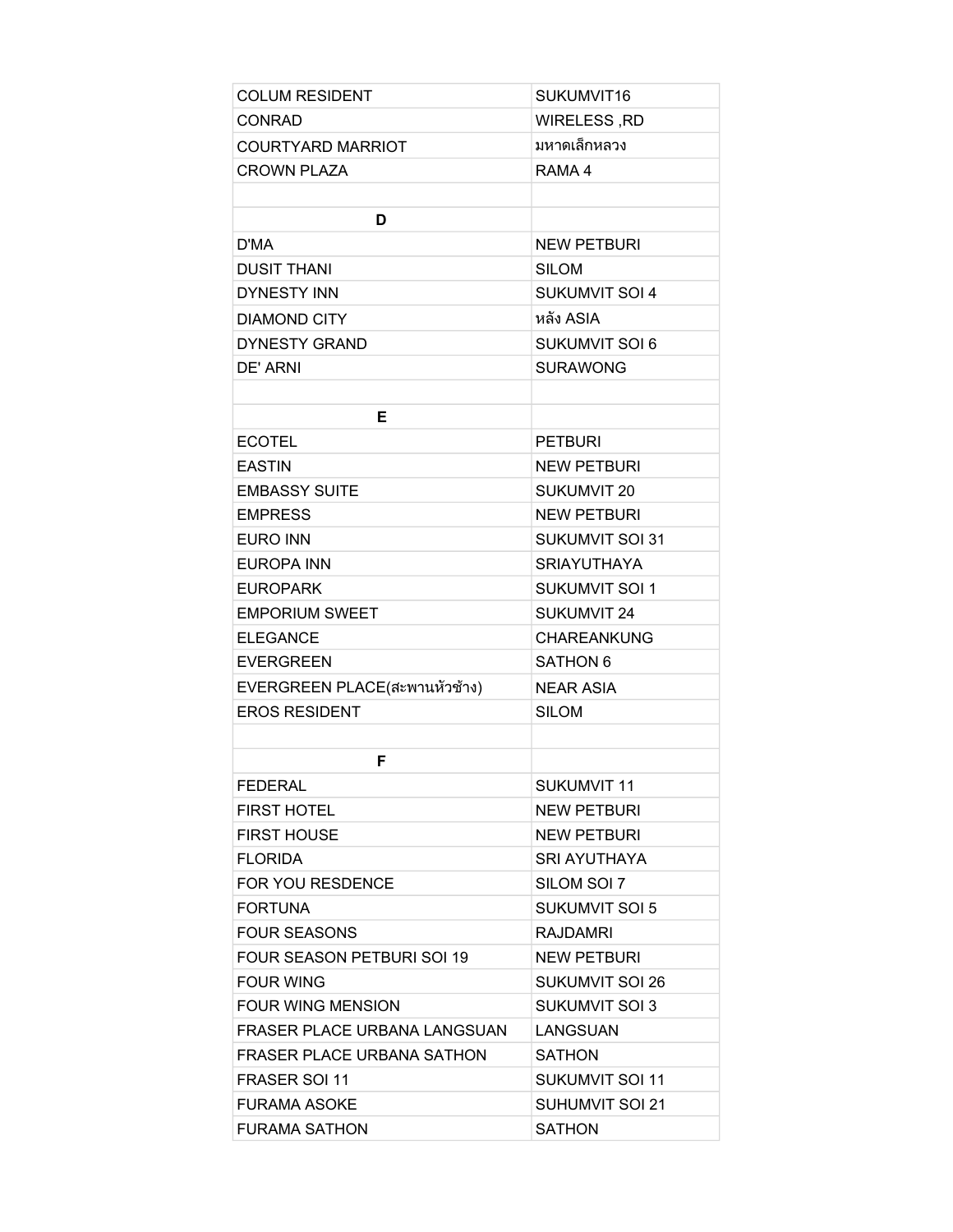| <b>FURAMA SOI 11</b>             | <b>SUKUMVIT SOI11</b>      |
|----------------------------------|----------------------------|
| FURAMA SILOM (TOWER INN เก่า)    | <b>SILOM</b>               |
|                                  |                            |
| G.                               |                            |
| <b>GRAND INN</b>                 | <b>SUKUMVIT SOI 3</b>      |
| <b>GRACE</b>                     | <b>SUKUMVIT SOI3</b>       |
| <b>GRAND BUSINESS</b>            | <b>SUKUMVIT SOI 11</b>     |
| <b>GRAND CHINA</b>               | <b>YAOWARAT</b>            |
| <b>GRAND DE VILLE</b>            | <b>WANGBURAPA</b>          |
| <b>GRAND DIAMOND</b>             | <b>PRATUNAM</b>            |
| <b>GRAND SUKUMVIT SOFITEL</b>    | <b>SUKUMVIT SOI 6</b>      |
| <b>GRAND PRESIDENT</b>           | <b>SUKUMVIT SOI 11</b>     |
| <b>GRAND MILLINIUM</b>           | <b>SUKUMVIT SOI 21</b>     |
| <b>GRAND CENTER POIN</b>         | <b>MAHADLEKLUANG SOI 2</b> |
| <b>GOLDEN HOUSE</b>              | NEAR HOLIDAY INN BKK       |
| <b>GRAND MERCURE PARK AVENUE</b> | <b>SUKUMVIT SOI 22</b>     |
| <b>GRAND HYATT</b>               | <b>RATCHADAMRI</b>         |
| <b>GARDEN GROVE</b>              | <b>SUKUMVIT SOI 16</b>     |
| <b>GRAND WATERGATE</b>           | PETBURI SOI 15             |
| <b>GLODEN PALACE</b>             | <b>SUKUMVIT SOI 1</b>      |
| <b>GULLIVER'S TRAVERN</b>        | <b>SUKUMVIT SOI 5</b>      |
| <b>GRAND MECURE</b>              | <b>SUKUMVIT SOI 19</b>     |
| <b>GLIZ BANGKOK</b>              | <b>SURAWONG BANG RAK</b>   |
| <b>GRAND LUCKY</b>               | <b>SUKUMVIT SOI 3/1</b>    |
|                                  |                            |
| н                                |                            |
| <b>HOLIDAY MANSION</b>           | WIRELESS, RD               |
| <b>HOLIDAY INN SILOM</b>         | <b>SILOM</b>               |
| <b>HOLIDAY INN BKK</b>           | PLEANJIT                   |
| <b>HONEY</b>                     | <b>SUKUMVIT SOI 19</b>     |
| <b>HOPELAND</b>                  | <b>SUKUMVITSOI 24</b>      |
| <b>HOSTEL SUKUMVIT SOI 25</b>    | <b>SUKUMVIT SOI 25</b>     |
| <b>HI BANGKOK</b>                | <b>PITSANULOK</b>          |
| HEAVEN @4 HOTEL                  | <b>SUKUMVIT SOI 4</b>      |
|                                  |                            |
| ı                                |                            |
| <b>I-RESIDENT</b>                | <b>NARATHIWAS</b>          |
| <b>IBIA NANA</b>                 | <b>SUKUMVIT 4</b>          |
| <b>IBIS SATHON</b>               | <b>SATHON</b>              |
| <b>IBIS SIAM BKK</b>             | <b>RATCHAPRAPOP</b>        |
| <b>IMPQ</b>                      | <b>SUKUMVIT 22</b>         |
| <b>INDRA</b>                     | <b>PRATUNAM</b>            |
| <b>INTERCONTINANTAL</b>          | <b>RATCHAPRASONG</b>       |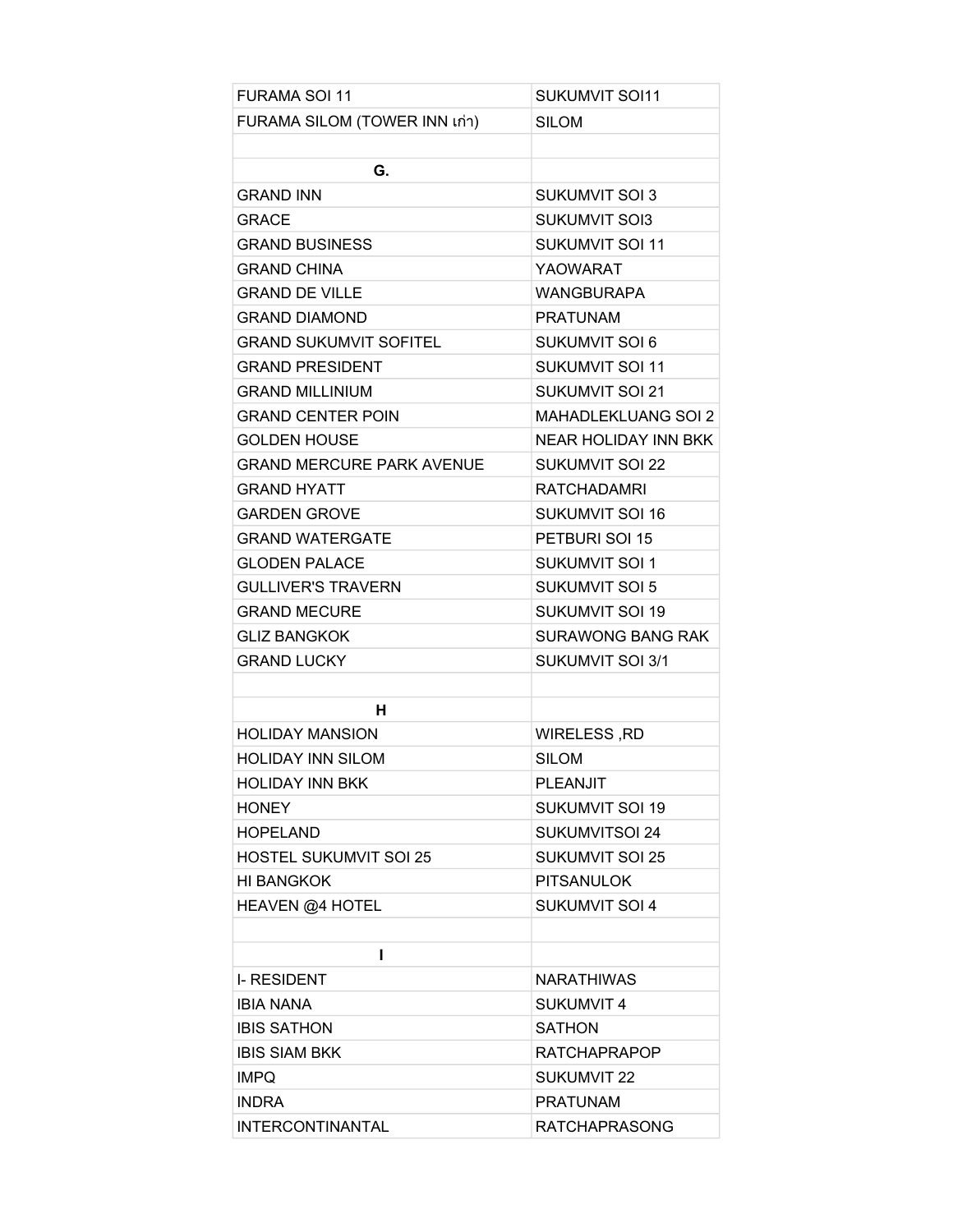| <b>IMPALA</b>                                   | <b>SUKUMVIT 24</b>      |
|-------------------------------------------------|-------------------------|
|                                                 |                         |
| J                                               |                         |
| <b>JIM'LODGE</b>                                | WIRELESS, RD            |
| <b>JW MARRIOT</b>                               | <b>SUKUMVIT 2</b>       |
| <b>JADE PAVILLION</b>                           | <b>SUKUMVIT 22</b>      |
| <b>JAIDEE MENSION</b>                           | <b>SUKUMVIT SOI 11</b>  |
| <b>JASMIN</b>                                   | <b>SUKUMVIT SOI 23</b>  |
|                                                 |                         |
| L                                               |                         |
| <b>LANDMARK</b>                                 | <b>SUKUMVIT SOI 4</b>   |
| LEE LA INN                                      | <b>SUKUMVIT SOI 3</b>   |
| <b>LIBERTY PARK 2</b>                           | <b>SUKUMVIT 11</b>      |
| <b>LEBUA STATE TOWER</b>                        | <b>SILOM</b>            |
| <b>LE FENIX</b>                                 | <b>SUKUMVIT SOI 11</b>  |
| <b>LAGAZY SUITE</b>                             | <b>SUKUMVIT SOI 29</b>  |
| <b>LE MERRIDIEN</b>                             | <b>SURAWONG</b>         |
|                                                 |                         |
| M                                               |                         |
| <b>MAJESTIC GRAND</b>                           | <b>SUKUMVIT SOI 2</b>   |
| <b>MAJESTIC SUITE</b>                           | <b>SUKUMVIT SOI 2</b>   |
| <b>MALASIA</b>                                  | RAMA 4                  |
| <b>MANDARIN</b>                                 | RAMA 4                  |
| <b>MANHATTAN</b>                                | <b>SUKUMVIT SOI 15</b>  |
| <b>MANORA</b>                                   | <b>SURAWONG</b>         |
| <b>MAXIM INN</b>                                | <b>SUKUMVIT SOI 7/1</b> |
| MARIOTT SPA AND RESORT*****                     | <b>KUNGTEP BRIDGE</b>   |
| <b>MENAM</b>                                    | <b>CHAREANKUNG</b>      |
| <b>METRO POLITAN</b>                            | SATHION                 |
| MIAMI                                           | <b>SUKUMVIT SOI 13</b>  |
| <b>MONTIEN SURAWONG</b>                         | <b>SURAWONG</b>         |
| <b>MONACO</b>                                   | <b>SUKUMVIT SOI 2</b>   |
| <b>METRO PALACE</b>                             | <b>NEW PETBURI</b>      |
| <b>MARIOOT EXECUTIVE APT 24</b>                 | <b>SUKUMVIT SOI 24</b>  |
| <b>MARIOTT VISTA SATHON</b>                     | ซ.สวนพลู 3              |
| <b>MY HOTEL</b>                                 | PETBURI SOI 15          |
| MARIOTT VACATION AT EMPRIE PLACE NARATHIWAS 2-4 |                         |
| <b>M.G GRAND</b>                                | <b>SUKUMVIT SOI 1</b>   |
| <b>MERISESS</b>                                 | <b>SUKUMVIT SOI 16</b>  |
| <b>MIKE PLACE</b>                               | <b>SUKUMVIT SOI 3</b>   |
| <b>MARIOTT MAYFAIR</b>                          | LUANGSUAN               |
|                                                 |                         |
| N                                               |                         |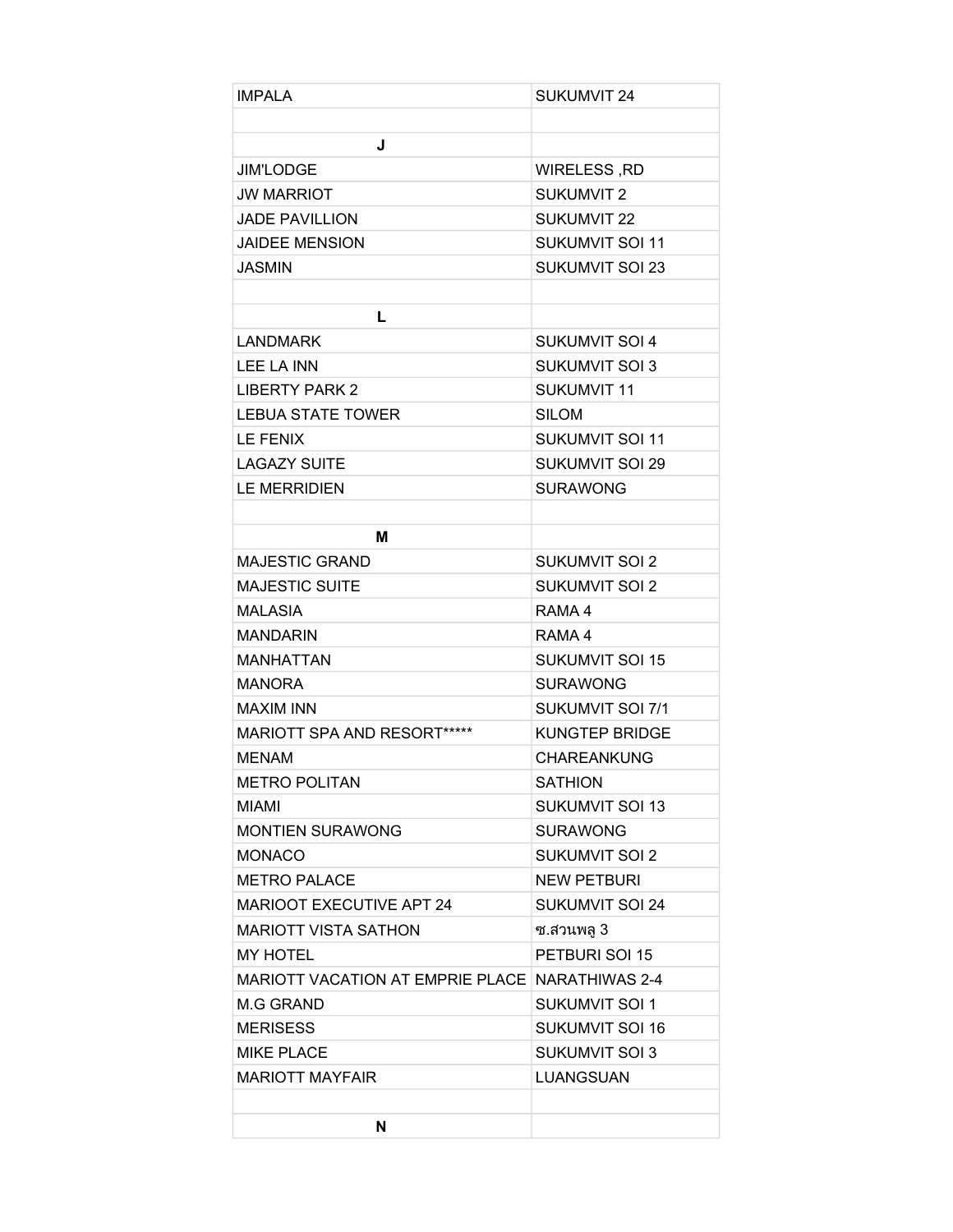| <b>NANA HOTEL</b>          | SUKUMVIT SOI 4           |
|----------------------------|--------------------------|
| NANA INN                   | <b>SUKUMVIT SOI 3</b>    |
| <b>NAILERT PARK</b>        | <b>WIRLESS, ROAD</b>     |
| <b>NATURAL VIEW</b>        | <b>LANGSUARN</b>         |
| <b>NARAI</b>               | <b>SILOM</b>             |
| <b>NEW TROCADERO</b>       | SURAWONG                 |
| <b>NOVOTEL SIAM</b>        | SIAM SQUARE 6            |
| <b>NOVOTELLOTUS</b>        | <b>SUKUMVIT SOI 33</b>   |
| <b>NEW ROTEL</b>           | <b>CHAREANKUNG</b>       |
| <b>NEW WORLD LODGE</b>     | <b>BANGLAMPOO</b>        |
| <b>NEW EMPIRE</b>          | YAWARAJ                  |
| NANATAI MENTION            | <b>SUKUMVIT SOI 4</b>    |
| <b>NANACITY INN</b>        | <b>SUKUMVIT SOI 4</b>    |
| NANA HISO                  | SUKUMVIT SOI 3           |
| <b>NAVALAI</b>             | THA PRAARTIT             |
|                            |                          |
| O                          |                          |
| OFFICE PENNINSULA          | THA-SATHON               |
| <b>O0MNI</b>               | <b>SUKUMVIT SOI 4</b>    |
| <b>ORIENTAL</b>            | CHAREANKUNG              |
| <b>ORCHID INN</b>          | <b>SUKUMVIT SOI 4</b>    |
| OAKWOOD SOL24              | SUKUMVIT SOI 24          |
| OM YIM LODGE               | <b>CHONG-NONSRI</b>      |
|                            |                          |
| P                          |                          |
| <b>PARADISO</b>            | SUKUMVIT 10              |
| <b>PANTIP COURT</b>        | SATHON SOL1              |
| <b>PARK SUAN PLU</b>       | <b>SUANPLU SATHON</b>    |
| PARK HOTEL                 | SUKUMVIT 7/1             |
| <b>PTW PRINCESS</b>        | <b>PTW PRINCESS</b>      |
| <b>PINNACLE</b>            | RAMA 4                   |
| P.J. WATERGATE             | PJ.WATERGATE             |
| PLAZA HOTEL                | <b>SURAWONG</b>          |
| PLAZA ATTHINEE             | WIRLESS, RD              |
| <b>PRATUNAM PARK</b>       | <b>PRATUNAM 15</b>       |
| <b>PRESIDENT SOLITAIRE</b> | <b>SUKUMVIT SOI 11</b>   |
| PRESIDENT PALACE           | SUKUMVIT SOI 11          |
| <b>PREMIER INN</b>         | SUKUMVIT 20              |
| PREMER TRAVEL LODGE        | <b>SUKUMVIT 8</b>        |
| <b>PRINCE HOTEL</b>        | <b>MAKKASAN -PETBURI</b> |
| <b>PRINCEPALACE</b>        | <b>BOBE</b>              |
| PROMENADE HOTEL            | SUKUMVIT SOI 8           |
| P2 BOUTIQE                 | <b>NEAR BKK PALACE</b>   |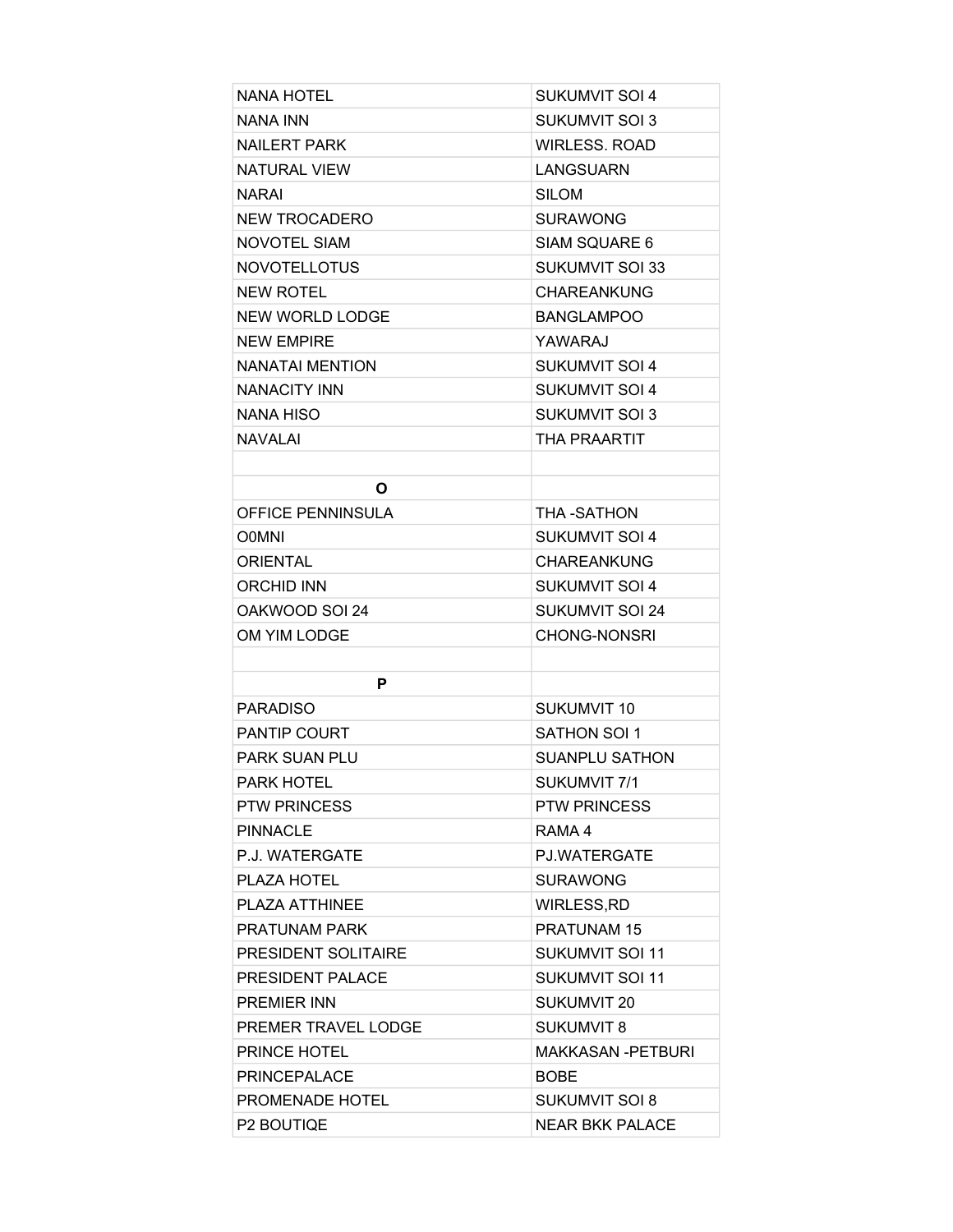| <b>PULL MAN</b>             | RANG-NAM                |
|-----------------------------|-------------------------|
| PATCHARA SUITE              | <b>SUKUMVIT SOI 6</b>   |
|                             |                         |
| R                           |                         |
| <b>RAJAH</b>                | <b>SUKUMVIT 4</b>       |
| REGENCY PARK                | <b>SUKUMVIT SOI 22</b>  |
| <b>REMBRANDT</b>            | <b>SUKUMVIT SOI 18</b>  |
| <b>REMBRANDT TOWER</b>      | <b>SUKUMVIT SOI 18</b>  |
| <b>RENO</b>                 | RAMA 1                  |
| <b>REX HOTEL</b>            | SUKUMVIT SOI 32         |
| <b>ROSE</b>                 | <b>SURAWONG</b>         |
| ROYAL HOTEL                 | SANAMLUANG              |
| ROYAL ASIA LODGE            | <b>SUKUMVIT SOI 8</b>   |
| ROYAL BENJAH                | <b>SUKUMVIT SOI 5</b>   |
| ROYAL ORCHID SHERATON       | R/C                     |
| ROYAL PARK VIEW             | <b>SUKUMVIT 20</b>      |
| ROYAL PRESIDENT             | <b>SUKUMVIT SOI 15</b>  |
| <b>ROYAL PRINCESS</b>       | หลานหลวง                |
| RUAMCHIT PLAZA              | <b>SWUKUMVIT SOI 15</b> |
| <b>RUAMCHIT TRVEL LODGE</b> | SUKUMVIT SOI 10         |
| <b>RESIDENT RAJTAVEE</b>    | <b>RAJTAWEE</b>         |
| ROYAL IVORY                 | <b>SUKUMVIT SOI 4</b>   |
| RAMADA SUITE                | <b>SUKUMVIT SOI 12</b>  |
| RADISON SUITE SOI 13        | <b>SUKUMVIT SOI 13</b>  |
|                             |                         |
| S                           |                         |
| <b>SAMRAN PLACE</b>         | <b>PETBURI</b>          |
| SAM'LODGE                   | SUKUMVIT SOI 19         |
| SARA INN                    | <b>SUKUMVIT SOI 1</b>   |
| SATHON INN                  | SILOM <sub>9</sub>      |
| <b>SAHARA</b>               | <b>SUKUVIT SOI 5</b>    |
| <b>SATHON VILLA</b>         | <b>SATHON TAI</b>       |
| <b>SALADEANG PLACE</b>      | <b>SALADEANG</b>        |
| SHANGRI-LA                  | <b>CHAREANKUNG</b>      |
| <b>SHERATON GRAND</b>       | <b>SUKUMVIT SOI 14</b>  |
| <b>SHIN HOUSE</b>           | <b>SALADEANG</b>        |
| SHANGHAI-MENSION            | YAWARAJ                 |
| SIAM CITY                   | SRI-AYUTHAYA            |
| <b>SIAM ORCHID INN</b>      | <b>NEAR WORLD TRADE</b> |
| <b>SILOM AVENUE</b>         | <b>SILOM 22/1</b>       |
| <b>SILOM SERENCE</b>        | SLOM SOI 3              |
| <b>SILOM VILLAGE</b>        | SILOM SOI 24-26         |
| <b>SILOM CITY INN</b>       | SILOM <sub>22</sub>     |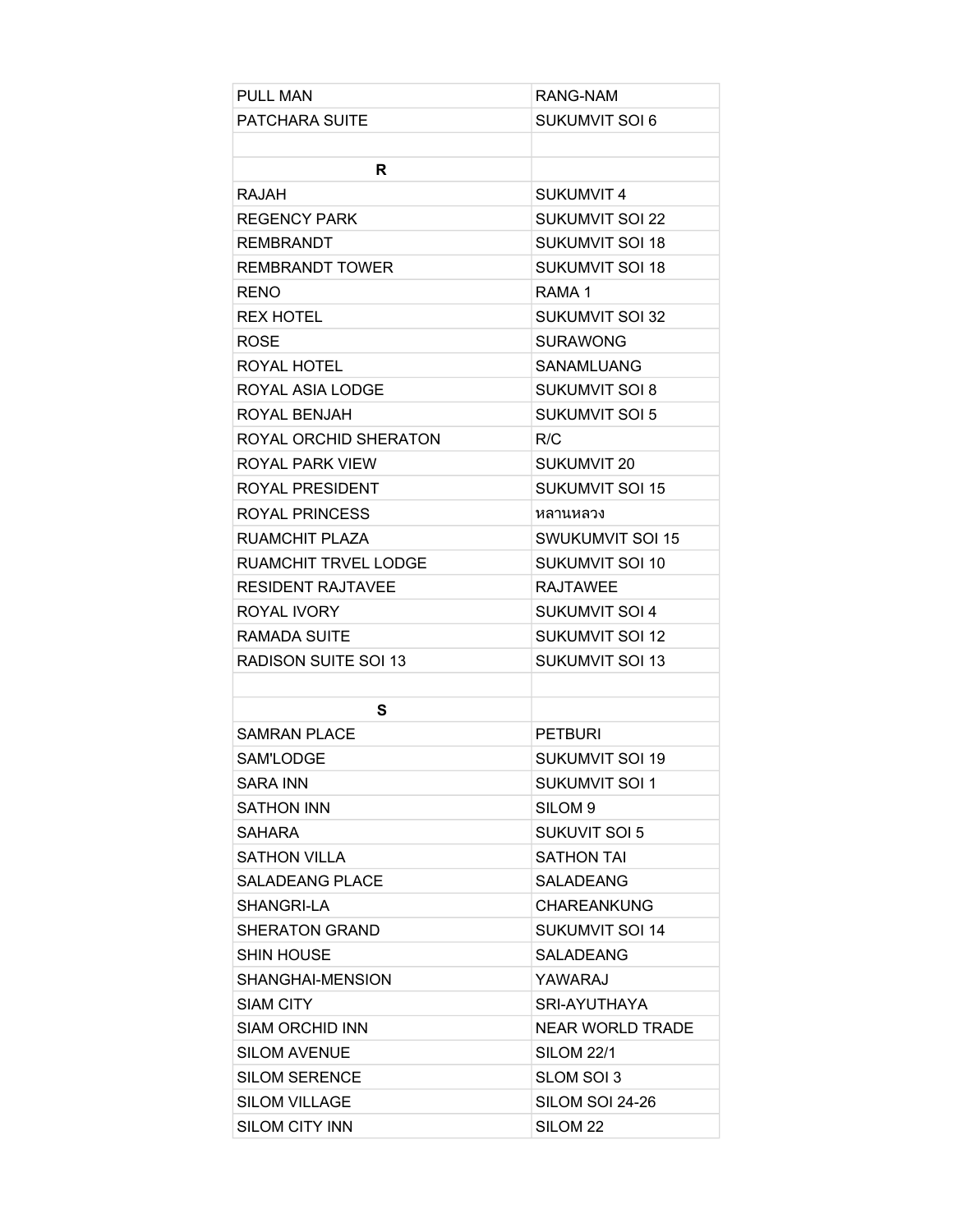| SUKUMVIT (8 INN)          | <b>SUKUMVIT SOI 8</b>   |
|---------------------------|-------------------------|
| SIAM@SIAM                 | RAMA <sub>1</sub>       |
| <b>SIAM HERRITAGE</b>     | <b>SURAWONG</b>         |
| <b>SOFITEL SILOM</b>      | <b>SILOM</b>            |
| <b>SOMMERSET 15</b>       | <b>SUKUMVIT SOI 15</b>  |
| SOMMERSET LAKE POIN       | <b>SUKUMVIT SOI 16</b>  |
| SUMMERSET PARK SUAN PLU   | <b>SUAN PLU</b>         |
| SUMMERSET SUWAN PARK VIEW | <b>SOI TONSON</b>       |
| <b>ST JAME</b>            | <b>SUKUMVIT SOI 26</b>  |
| <b>STABLE LODGE</b>       | <b>SUKUMVIT SOI 8</b>   |
| <b>SUKHOTHAI</b>          | <b>SATHON TAI</b>       |
| <b>SUK11</b>              | <b>SUKUMVIT SOI 11</b>  |
| <b>SUK 31</b>             | <b>SUKUMVIT SOI 31</b>  |
| <b>SURIWONG</b>           | <b>SURAWONG</b>         |
| <b>SWAN HOTEL</b>         | <b>NEAR ORIENTAL</b>    |
| <b>SWAN INN</b>           | <b>SUKUMVIT SOI 4</b>   |
| <b>SWISS PARK</b>         | <b>SUKUMVIT SOI 11</b>  |
| <b>SWISS LODGE</b>        | <b>CONVENCE</b>         |
| <b>SCHILLER INN</b>       | SILOM22/1               |
| <b>SMART SUITE</b>        | <b>SUKUMVIT 11</b>      |
| <b>SUN CITY</b>           | <b>SUKUMVIT SOI 11</b>  |
| <b>SIRI SATHON</b>        | <b>SALADEANG</b>        |
| SACHA UNO SOI 19          | <b>SUKUMVIT SOI 19</b>  |
| <b>SIAM KEMPENSKY</b>     | <b>SIAM PARAGON</b>     |
| <b>SLEEP WITH INN</b>     |                         |
| <b>SATHON GRACE</b>       | <b>SATHON SOI 11</b>    |
| SOFITEL RESIDENT          | <b>SUKUMVIT 19</b>      |
| <b>STAR INN</b>           | <b>SUKUMVIT SOI 7/1</b> |
| <b>SUKUMVIT CROWN</b>     | SUKUMVIT SOL6           |
| <b>SAPPHIRTEL</b>         | <b>SILOM 22/1</b>       |
| <b>SUK15</b>              | <b>SUKUMVIT SOI 15</b>  |
| <b>SM GRAND RESIDENT</b>  | <b>SUKUMVITSOI 4</b>    |
| <b>STAR SUITE</b>         | <b>SUKUMVIT SOI 15</b>  |
|                           |                         |
| т                         |                         |
| <b>TAI PAN</b>            | <b>SUKUMVIT SOI 23</b>  |
| TAWANNA RAMADA            | <b>SURAWONG</b>         |
| <b>TANTAWAN PLACE</b>     | <b>SURAWONG</b>         |
| <b>TARA</b>               | <b>SUKUMVIT SOI 26</b>  |
| <b>TEN STAR</b>           | <b>PRATUNAM</b>         |
| THE TWIN                  | รองเมือง                |
| <b>THONG POON</b>         | รองเมือง                |
| TOWER INN (FURAMA SILOM)  | <b>SILOM</b>            |